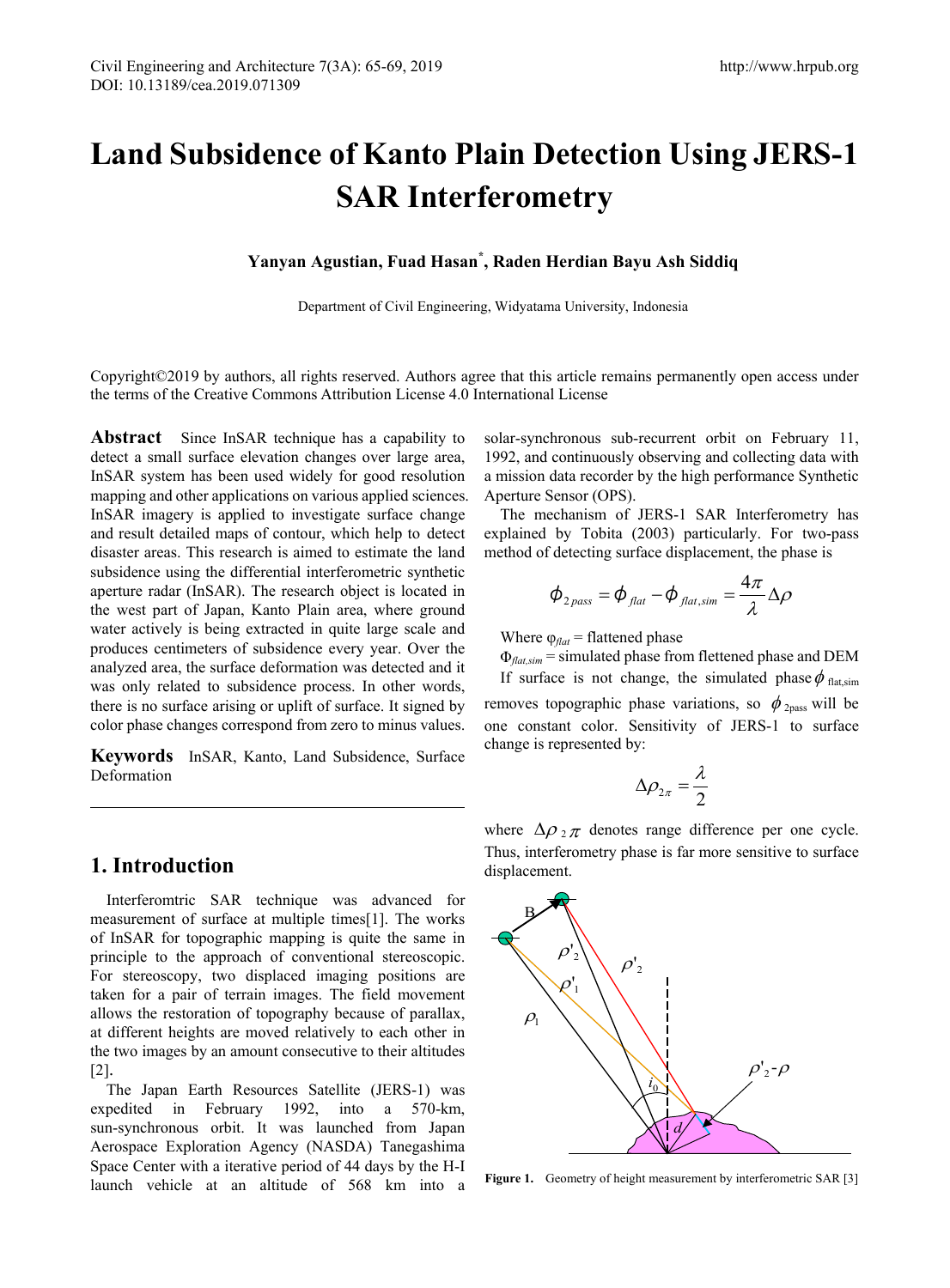In principle, interferometry can be understand in view of the signal return of elemental scatterers then by comprising InSAR image on each resolution element. A resolution element can be defined as a complex phasor of the coherent backscatter from the scattering elements on the surface and the phase delay of propagation [4].

The interferometric phase is proportionally to the range difference from two antenna locations to a point in the ground subjected. This range difference can be stated in term of the vector distance the locations of two antenna, called the interferometric baseline. The range and azimuth position of the sensor associated with imaging a prone scatterer depends on the part of the synthetic aperture used on processing the image. Therefore, the interferometric baseline which is depends on the parameters of processing, can be understand as the difference between the location of the phase center vectors of two antenna at the time when a prone scatterer.

### **2. Method Analyses**

The standard SAR processing procedures was followed to analyses all SAR data. Here, it is the major steps in interferometric processing those followed in this research.

1). Range and azimuth compression, which make compression of expanded signals in both range and azimuth directions into a point signal. Fourier transformation is adopted for the compression that is usually carried out to achieve convolution of received signals and a reference function.

- 2). Coreregistration between master and slave image, is the mechanism of adjusting up two images, then called master image and a slave image, layering the same area in a way that they fit exactly covering between master and slave image.
- 3). Radar image simulation is a technique that is based on the map of real field situation or image sensing materials or the reality radar image in accordance to the image processing of radar image in order to have the different frequency wavelength polarimetric ways radar images which are perform to removal the topographic fringes.
- 4). Phase unwapping, is the process of removal the modulo- $2\pi$ uncertainty before topography estimation or land movement.
- 5). Differential InSAR. Since mostly repeated track observations, which the track of the sensor does not repeat itself exactly, so the interferometric time-separated measurements generally consist the signature of topography and the radial movement, surface displacement. "Differential InSAR" is conceptually referred to the approach for reducing time separated measurements into velocity or surface movement by removing topography.
- 6). Geocoding is a process of the transformation between local coordinate system and global cartesian.



Figure 2. Interferometric SAR processing diagram based on GSISAR processing software [3]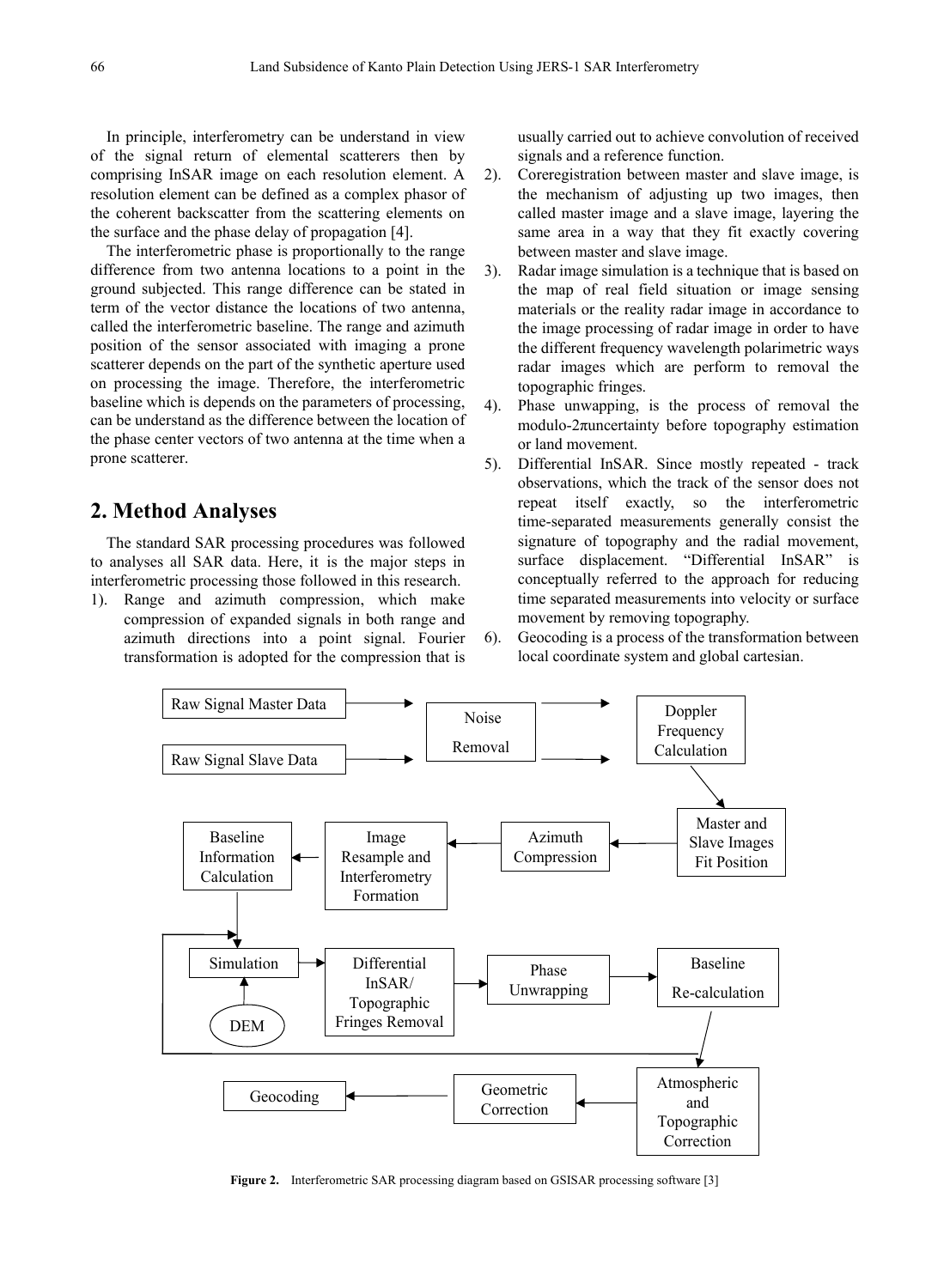The software that developed by Mikio TOBITA (Geographical Survey Institute, Japan) was used to process the SAR data. With simple line command on linux operating system, GSISAR has capability to conservation phase and was designed to be interactive and familiarize to user.

# **3. Results**

#### A. Data pair

Two pairs of data with convenient distance of baseline was selected to applied for InSAR processing.

| <b>Table 4.1.</b> | Two pairs of data used for Kanto Plain analyses |  |  |  |  |
|-------------------|-------------------------------------------------|--|--|--|--|
|-------------------|-------------------------------------------------|--|--|--|--|

| Pair | Master     | Slave      |  |
|------|------------|------------|--|
|      | 1995/03/14 | 1997/12/20 |  |
|      | 1996/01/16 | 1998/07/28 |  |

Single look complex image for each scene was taken for processing the data. Surface areas of approximately 75 Km x 75 Km was indentified by a location in latitude and longitude by date with pixel spacing of 8.7 m at slant range and 4.9 m at azimuth. Only suitable pairs for SAR interferometry were chosen those where the distance are short in baseline perpendicular (Bp) and the acquisition interval. Table 4.1 shows the prioritized and selected data. Two-pass method was applied to generate the interferogram of the two pairs of data.

#### B. Interferometry

|      |                       | Baseline | Period of days |
|------|-----------------------|----------|----------------|
| Pair | Date                  | (m)      | dav            |
|      | 1995/03/14-1997/12/20 | 178      | 994            |
|      | 1996/01/16-1998/07/28 | 216      | 913            |



**Figure 3.** Geometry of JERS-1 orbits used on pairs of Kanto plain analyses

Pair 1



Pair 2

**Figure 4.** An interferomegram with good coherence is shown by pair1 and pair 2 before (a) and after (b) first topographic removal

#### C. Phase Unwrapping

Both pair 1 and pair 2 have a good correlation between master and slave image. Since correlation is an index of phase stability, correlation is an important factor in the interferometric technique. The good correlation or coherence leads to both pair 1 and pair 2 to be able to unwrap the phase after generate simulated interferogram based on DEM.



**Figure 5.** Interferogram of Kanto Plain area after phase unwapping process of pair 1(a) and pair 2(b)





**Figure 6.** Phase sampling result of 1996/01/16-1998/07/28 pair , the curve is look like Japanese fish sausage "kamaboko" , then called kamaboko phase [5]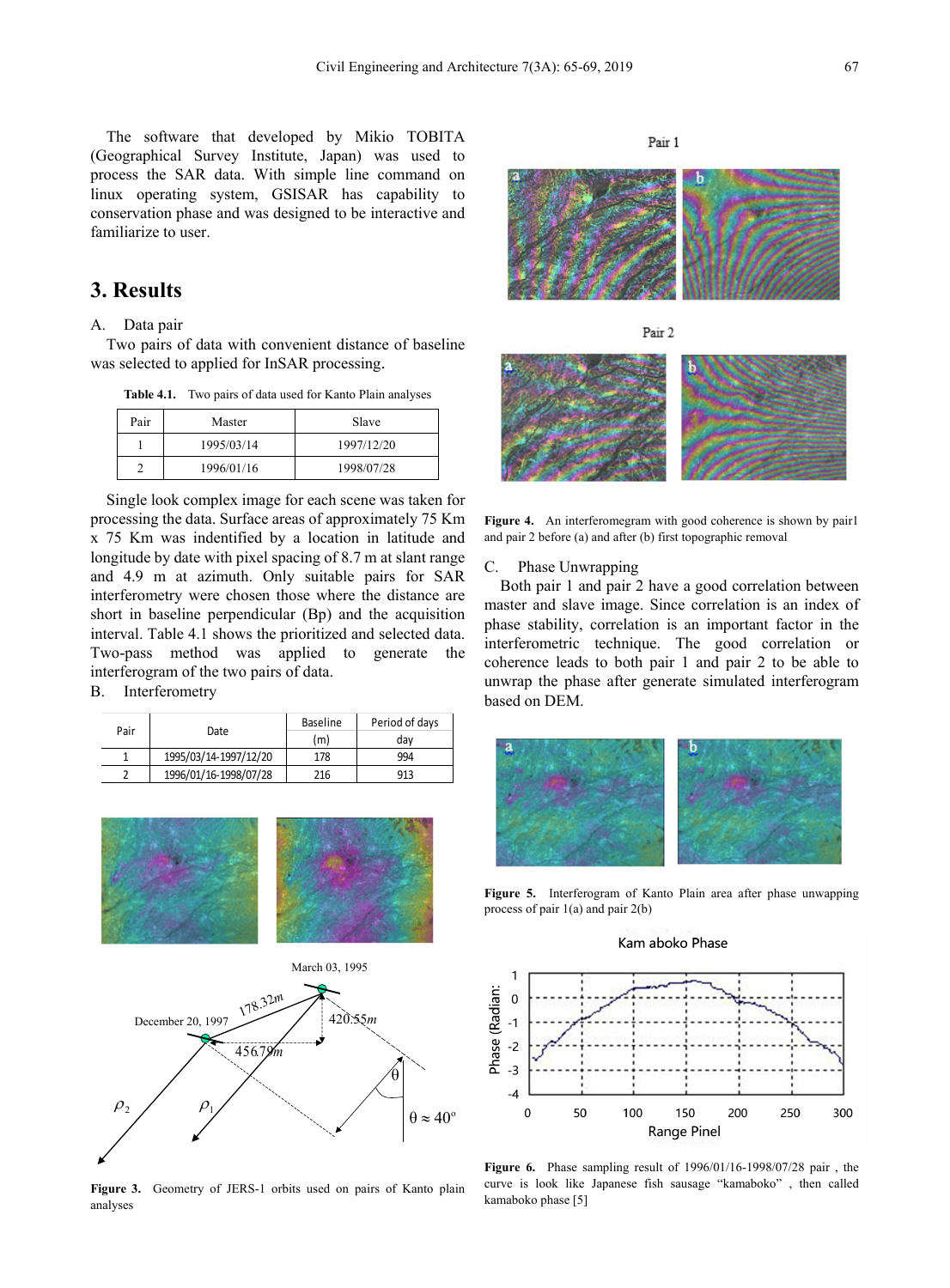Since baseline components information is not correct, baseline components calculated from raw data cannot be used for accurate calculation. Consequently, "kamaboko" phase will remains at image after phase unwrapping process. Therefore, this "kamaboko" phase need to be removed to get the accurate baseline information.

#### D. Atmospheric Correction

Because of tropospheric variations, such as pressure and temperature, also might be expected to induce distortions, it is important to handling atmospheric correction to each image.

Figure 7 Inteferogram after atmospheric correction processing

#### E. Subsidence of Kanto Area

Figure 7 shows strong differential phase after the last phase unwrapping processing. Since topographic fringes have been removed, the variations here are related to surface change. There are various kinds of possibilities to these surface deformations in urban area like Kanto Plain. Land development is the highest possibility that made the surface change. Land subsidence due to ground water extraction for drinking water supply, agricultural use, and industrial use may cause surface change as well. Both pair 1 and pair 2 are relatively has the same period of different times, 2 years. Therefore, the images show the subsidence that occurred between to epoch of master and slave image that range different about 2 years. A full cycle of color change in the interferograms signifies a change of range by one-half wavelength of radar signal ( $\lambda$  /2=11.8 cm).

**Figure 7.** Geocoded of differential interferogram of 1995/03/14-1997/12/20 pair (a) and 1996/01/16-1998/07/28 pair. (b). Cycled area is area with maximum subsidence

Cycled area in figure 7 is the maximum subsidence of each data pair. Pair 1 (1995/03/14-1997/12/20) has one of fringes cycle, while pair 2 (1996/01/16-1998/07/28) has one until one-half of fringes cycle. Based on these fringes cycle, phase changed on the cycled area are caused by subsidence with vertical change range between 3.5-12.8 cm for pair 1 and 2.5-14.2 cm.

Figure 7 shows that the area distribution of subsidence is a little different between two pairs. It means that the subsidence process developed and expanded over the year

1995 and 1998. It can be seen that almost center part of the area of pair 2 image has change in phase and this phase change area larger than phase change area of pair 1. And at the south part of the area (Saitama prefecture), there is also a significant change in color cycle, while pair 1 is not.

Over the analyzed area, both pair 1 and pair 2, the surface deformation was only related to subsidence process, in other words, there is no surface arising or uplift of surface. It signed by color phase changes correspond from zero to minus values.

#### F. Comparison with field measurements

To estimate the accuracy of subsidence measurement from InSAR technique, the map result from InSAR technique then compare to field measurement in this case ground leveling measurement. Leveling has been conducted in Kanto Plain area systematically on year 2002[6]. It is reported the subsidence of the area between 1990 until 1994. The result is showed by figure 4.2.6-1. From his report, it can be concluded that the maximum subsidence was about 15 cm in about 4 years. And this maximum subsidence occurred in the center of the area, lies at Nogi-cho of Tochigi prefecture.



**Figure 8.** Subsidence based on leveling measurement from 1990-1994[6]

For the distribution of subsidence of Kanto Plain, there is a good agreement between InSAR technique result and ground water leveling measurement result. The area with maximum subsidence acquired from InSAR technique both pair 1 and pair 2 also being the same with leveling measurement area, it lies at Nogi-cho of Tochigi prefecture (cycled area on InSAR imagery showed by figure 4.2.4-1).

However, there is a difference in subsidence rate per year of leveling measurement and InSAR technique. It can be caused by the difference periods of the data used to calculate for the measurement. The leveling measurements was used data from 1990-1994, while InSAR technique used periods from year 1995-1997 and 1996-1998. However, from these three data, it can be concluded that the subsidence rate was going up over the year 1990 until 1998, with rate subsidence per year from 3.75 cm per year from 1990 until 1994, became 7.1 cm per year from 1996 until 1998.